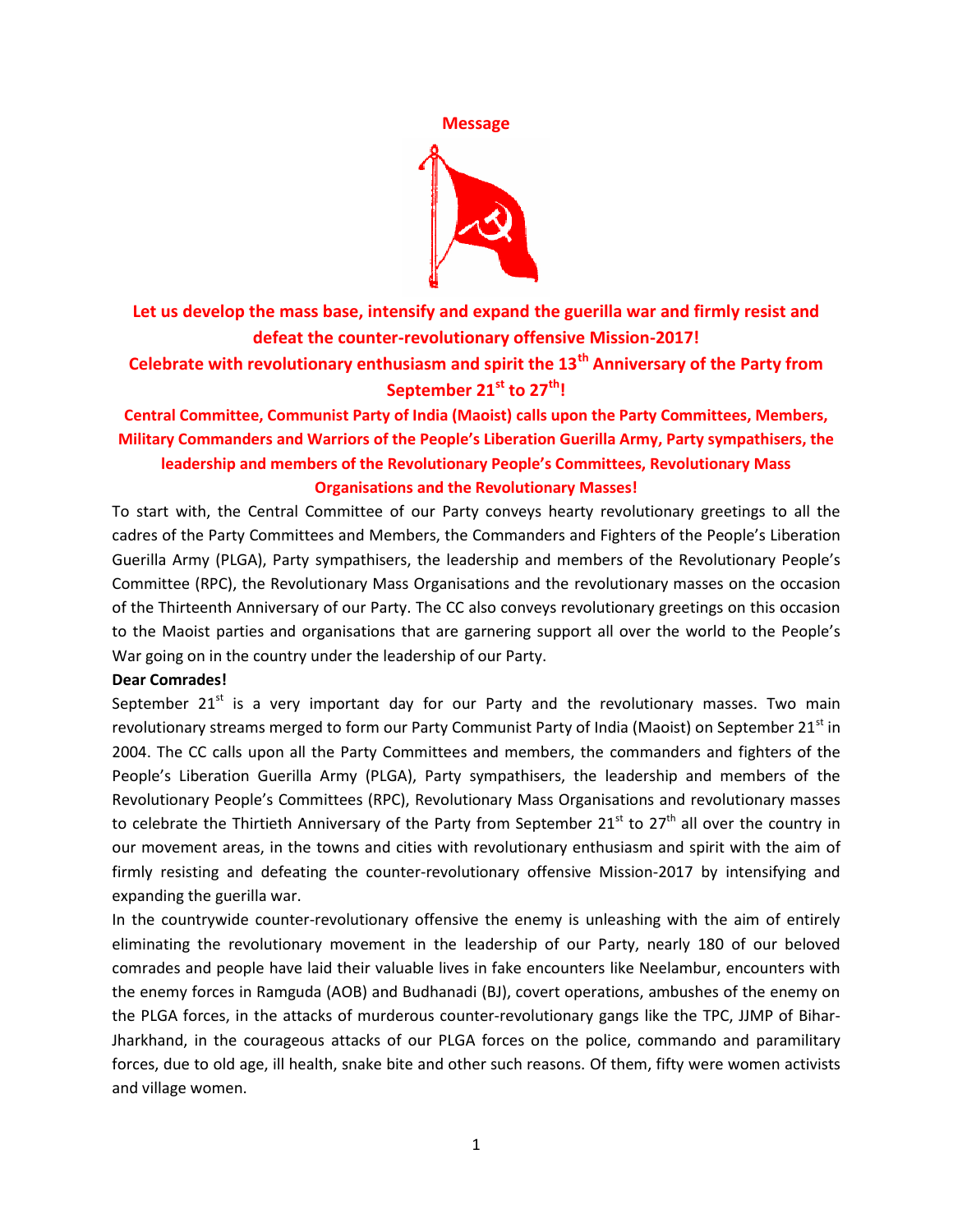In the past one year the martyrdom of two leaders of Indian Revolution, members of the Central Committee, Politburo members of our Party Comrade Narayan Sanyal (Bijayda)(80), member of the CC Comrade Kuppu Devaraj (Ramesh, Yogesh)(62) is an irreparable loss to our revolutionary movement. Comrades Devaraj and Ajitha were going to Kozhikode to receive treatment for the serious ill health they were suffering when they were apprehended by the central and the state intelligence officers as a part of 'Operation Brahmagiri', severely tortured and killed in the Neelambur forest area on the 24<sup>th</sup> of November. Comrade Narayan Sanyal passed away on the  $16<sup>th</sup>$  of April in Kolkata due to cancer. Members of the State Committee – senior comrade Raghunath Mahato of Bihar-Jharkhand (BJ), Comrades Prasad and Daya of Andhra-Odisha Border (AOB), Comrade Ajitha (Kaveri) of the Western Ghats were martyred. Regional Committee member Comrade Sangram Murmu (BJ), District Committee members comrades Prabhakar and Kiran of AOB, comrades Yatin (Koel-Sankh), Sailesh and Ajit Yadav of BJ, comrades Jagath (West Bastar), Pali (Darbha), Kailash (East Bastar) of Dandakaranya (DK), Sub-Zonal Committee member Comrade Nagendra Yadav (BJ), Area Committee Secretary Comrade Shameela (RKB of DK), 38 Area Committee/Platoon Party Committee members (many were Squad, Section or Platoon Commanders or Deputy Commanders), three leaders of Village Party Committee, RPC, five commanders of the People's Militia, three leaders of the Revolutionary Mass Organisations and scores of Party activists, PLGA and People's Militia fighters, revolutionary sympathisers and people became martyrs in the People's War.

Among the women cadres, comrades Mamatha and Latha (Bharathi), senior party activists like Kanta Nana (Didi), comrades Budri, Manjula (Ungi) and Tubri (Koraput) of AOB, Comrades Hemla Anju (South Bastar), Rammo (RKB), Comrades Sukki, Jogi of Darbha, Comrade Jagbati Yadav (Soni) of EBT, comrades Mali and Karuna of Maad, Comrade Anupriya (Koel-Sankh) of BJ and others were martyred fighting heroically with the enemy forces in various encounters. A few women comrades were caught in an injured state in the encounters or caught in their homes, gang-raped and murdered. There are a few village women too.

Let us pay humble revolutionary homage to our great leaders, teachers and founders of the Party comrades Charu Mazumdar and Kanhai Chatterjee, thousands of heroic fighters who have been martyred until now starting from the Naxalbari armed agrarian revolutionary movement and each and every one of the heroic fighters who were with us together and laid down their lives in the past one year fighting heroically with the enemy in the ongoing People's War. CC conveys deep condolences to the relatives and friends of the martyrs and assures that the Party is with them.

On this occasion, the CC pays revolutionary homage to the heroic fighters who have laid down their lives in the movements going on in the leadership of Maoist parties, organisations and groups in various countries with the aim of making the World Socialist Revolution successful.

The people fought against the pro-feudal, pro-imperialist and anti-people social, economic, political, military, cultural and environmental policies of the central and the state governments. The sacrifices of the Party cadres, PLGA fighters, Revolutionary People's Committees, revolutionary-democratic organisations and the people of the country, especially the fighters who have laid down their lives in the war of resistance of the people of the movement areas, in the leadership of our Party against Operation Green Hunt going on in a most cruel manner with the support of the imperialists, are very valuable and exemplary. They laid down their lives for a new, just society where there will be no place for inequality, discrimination and exploitation of one by another. On the occasion of the Thirteenth Anniversary of our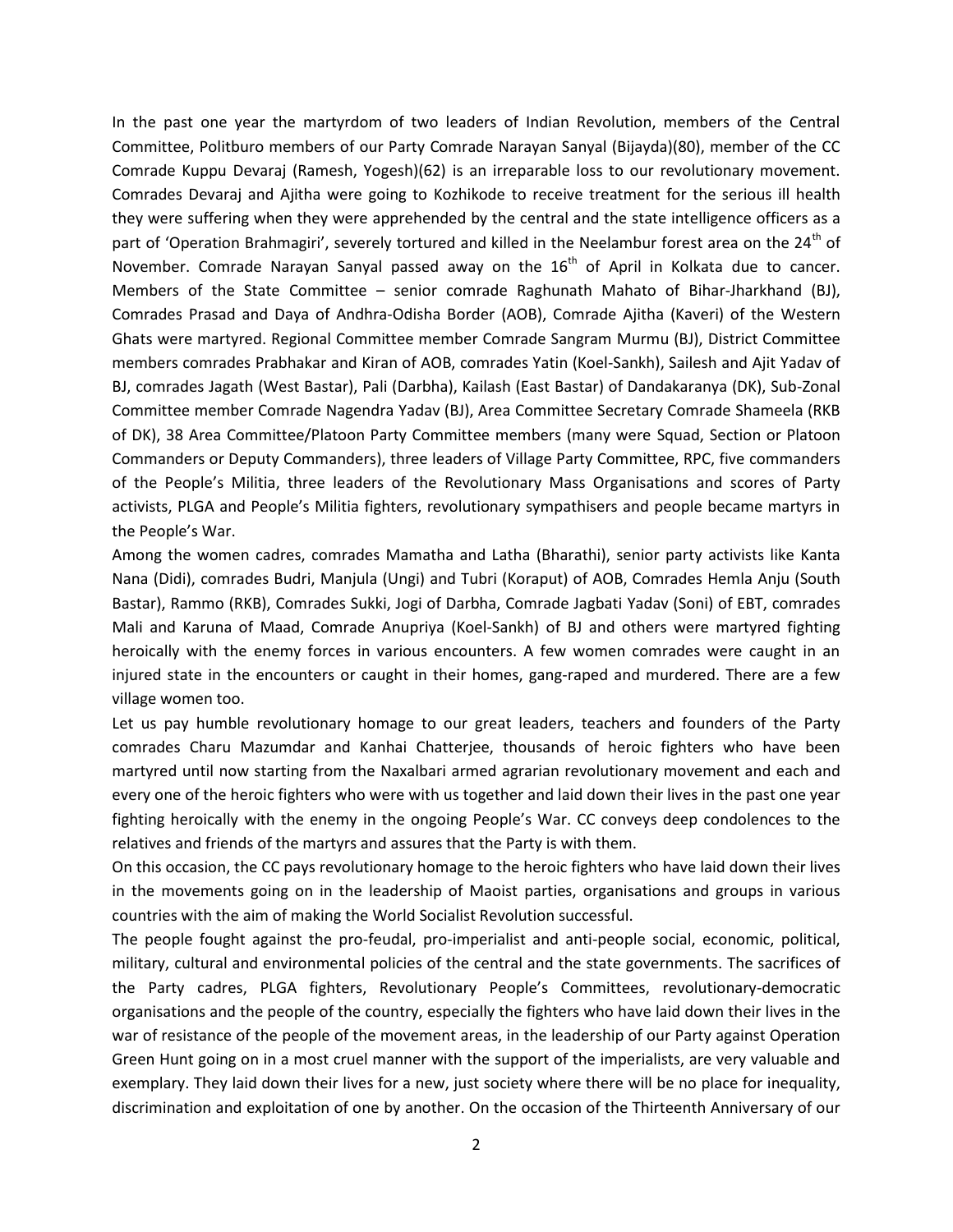Party, let us pledge with raised fists to fight with firm will, sacrifice and bravery for accomplishing their ideals for achieving a new world and to advance on the path of the martyrs. Let us now have a look at the successes we have achieved in facing the repressive campaigns of the enemy as a result of the sacrifices of the martyrs in the past one year and the weaknesses we have to overcome in facing the enemy's repressive campaigns. Let us place them before the Party cadres, PLGA forces and the vast masses and take pledge to enhance their active and militant role in the People's War.

### **Our successes in the past one year**

**1.** People's War has been sustained by retaliating the counter-revolutionary offensive of the exploitive ruling classes – It has been three years since the NDA government in the leadership of Modi-led BJP came to power at the centre and BJP/NDA governments were formed in many states, with which Brahmanical Hindu-fascist offensive has reached its peak all over the country. As a part of it, white terror campaigns with the names of Mission-2016 and Mission-2017 as per the LIC strategy have been intensified in all the areas of the revolutionary movement in the past one year to eliminate our Party and the revolutionary movement under its leadership that is resolutely fighting against imperialist and feudal exploitation. Fascist mercenary police, commando and paramilitary forces intensified attacks on the PLGA forces and committed massacres of revolutionaries and people in fake encounters. In 2017 alone, 78 revolutionaries and people were murdered till now. They launched large-scale attacks on the villages and destroyed the properties and crops of the people. They burnt houses. In Bihar and Jharkhand, they are seizing the properties of our Party activists. Atrocities on women are being used indiscriminately as a weapon to suppress the movement. Bourgeois reforms are implemented in a big way and are trying to bring splits in the revolutionary masses. Fascist offensive has been perpetrated against journalists that bring to light incidents of state terrorism in the movement areas. Democrats, social activists, human rights activists and women's activists, professors, students and even the leaders and activists of the opposition parties and government higher officials showing dissent are not exempted from this fascist offensive. They are foisted with fascist laws like the UAPA in the name of 'Maoists' and 'sedition' and put in jails. Various bourgeois courts are sentencing revolutionaries and the revolutionary masses, intellectuals supporting them, the democratic forces and traders with long-term rigorous imprisonment and capital punishment. A reign of white terror is maintained in Chhattisgarh, Maharashtra, Bihar, Jharkhand, Odisha, West Bengal, Asom, Telangana, Andhra Pradesh, Kerala, Tamil Nadu and other states where our revolutionary movement is going on.

PLGA forces including people's militia have retaliated the white terror of the enemy in the leadership of our Party in the past one year. The people are resisting in legal and illegal forms in a timely manner the massacre of the people, fake encounters, mass atrocities and murder of women and destruction of people's property. PLGA conducted Tactical Counter Offensive Campaigns (TCOC) and actions with the support of the revolutionary people. The enemy forces were given a blow in incidents like Mungaru Gummi-Sunki Ambush (Koraput, Odisha), Bhave Ambush-1, Bhave Ambush-2 (Rajnandgaon, Chhattisgarh), Cherli Ambush (Bijapur, CG), Tumdiwaal Ambush (Kondagaon, CG), Hariyal Ambush (Bijapur, CG), Kothacheruvu-Bejji Ambush (Sukma, CG), Burgum Pahad Counterattack (Dantewada, CG), Burkapal Ambush (Sukma, CG), attack on Mine-Proof Vehicle at Karampalli (Gadchiroli, Maharashtra), Pokheri Ambush (Kandhamal, Odisha), Thondamarka Counterattack (Sukma, CG), Chinna Bodkel Ambush (Sukma, CG). In a situation where the enemy closed supply routes and made war equipment inaccessible, PLGA conducted guerilla war and carried out nearly 170 guerilla attacks with local and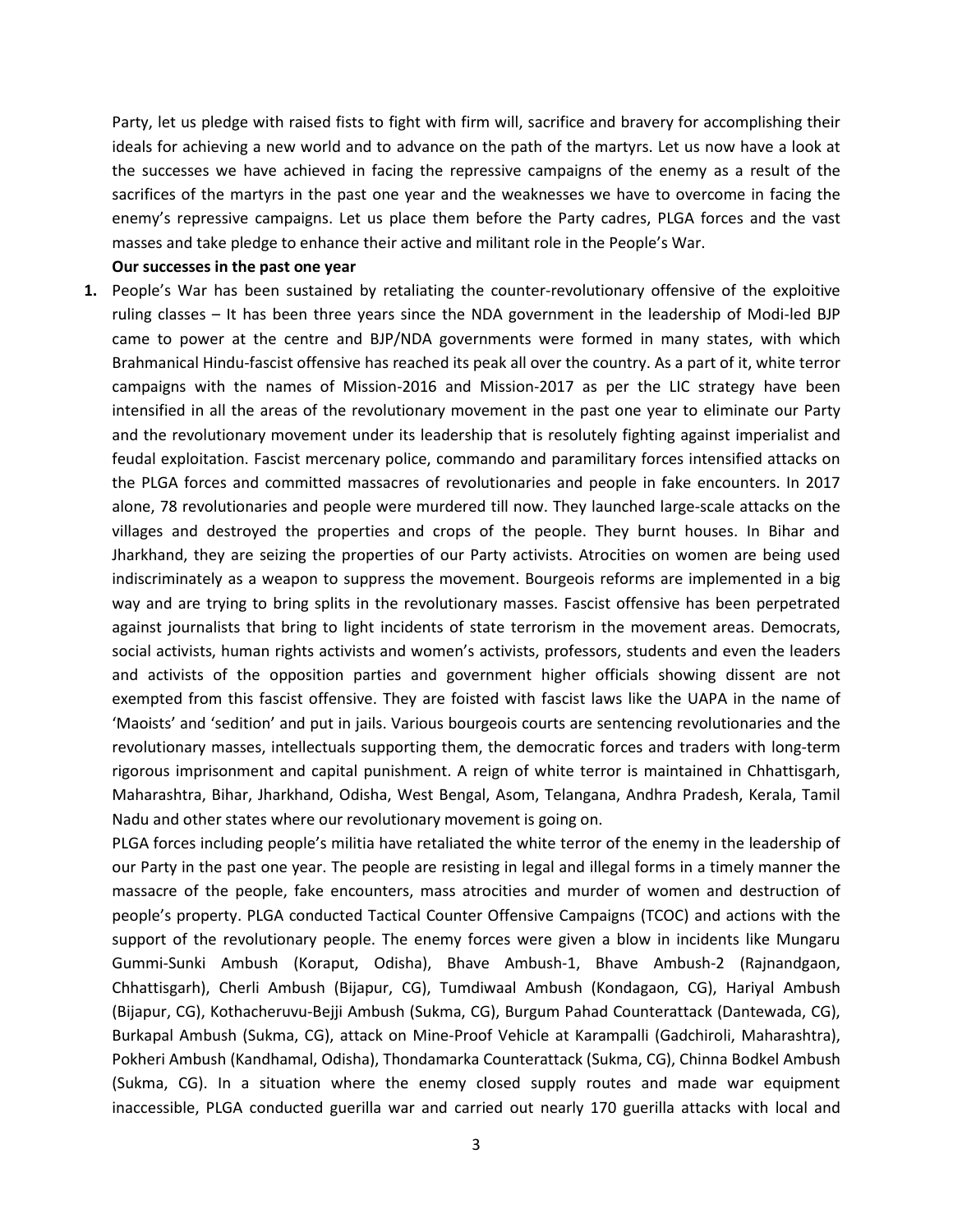limited resources in various Guerilla Zones and Red Resistance Areas of Chhattisgarh, Maharashtra, Bihar, Jharkhand, AOB, Odisha, Telangana, West Bengal, Western Ghats and other such states in a period of ten months. While 85 policemen died in these guerilla attacks, nearly 140 were injured. Nearly 80 enemies of the people, anti-people political leaders, counter-revolutionaries, informers, and coverts were wiped out. These Tactical Counter Offensive Actions, especially Burkapal Ambush, baffled the exploitive ruling classes.

### **2. People's movements and united activities on the rise**

United activities increased in all the movement areas. Tribal and non-tribal peasants, students, intellectuals, workers, women and artists are in struggle in the united activities taken up by our Party on the problem of displacement, against state violence, against Operation Green Hunt and Brahmanical Hindu-fascism. The oppressed people mobilized on a large scale in the leadership of many mass organisations in Kerala, Tamil Nadu and Karnataka in protest against the false encounter of Comrade Kuppu Devraj and Comrade Ajitha. Many rallies, meetings and struggles were conducted across the country against state violence and OGH. There were armed actions, bandhs and Protest Days in the movement areas. People all over the country are struggling against the intensifying Brahmanical Hindufascism in the name of *Goraksha* (cow protection). Our Party is supporting these struggles. The Party is consolidating the people against the fascist measures of the Sangh Parivar in the areas of the movement. It is building forums of UF and is taking up struggles. Vast masses, especially the young generation, are influenced by our politics through these struggles and are coming into contact with us. All these struggles brought new experiences to our Party.

**3. Struggles against displacement** – Imperialists and Comprador Bureaucratic Capitalists are establishing mining, big dams, National Parks, mega steel plants, thermal power plants, open cast mining, railway lines and many such heavy projects and industries for the exploitation of resources. They are displacing the people from Jal-Jangal-Zameen. People and PLGA are standing united in the leadership of our Party against this. People's War continued in various forms like people's struggles, people's retaliatory actions and guerilla war. Struggles were conducted against Kuvvemari mines, Dilmili project and National Parks in Chhattisgarh, against the amendments by the state government to Chotanagpur Tenancy Act (CNT) and Santhal Pargana Tenancy Act (SPT) and other mines and projects in Jharkhand, against Surjagarh and other mines in Maharashtra, open cast mines in Telangana, against Polavaram project, against bauxite in Visakha in Andhra Pradesh, various mines and National Parks in Odisha and various National Parks in Tamil Nadu. Crores of rupees worth of properties of the multinational companies and their Comprador Bureaucratic Bourgeois companies were destroyed in the retaliatory actions of the people. Party gave indirect support to the anti-displacement struggles in places outside our movement areas. It helped to consolidate various forums of people's resistance. As a result, there were countrywide antidisplacement struggles against the imperialist multinational companies and their compradors. This brought the mines and project works of the Tatas in Lohandiguda and of Essar in Dhurli of Chhattisgarh, POSCO project in Odisha, bauxite mining in Visakha in Andhra Pradesh to a standstill. The exploitative ruling classes and their government's mercenary police and paramilitary forces are forcibly opening some projects and are using brute force to see to it that they start operating. Thus, the antidisplacement struggles in the leadership of our Party are showing the path to the anti-displacement struggles all over the country. They are providing us good experiences in taking up struggles against Imperialism and the Comprador Bureaucratic Bourgeoisie.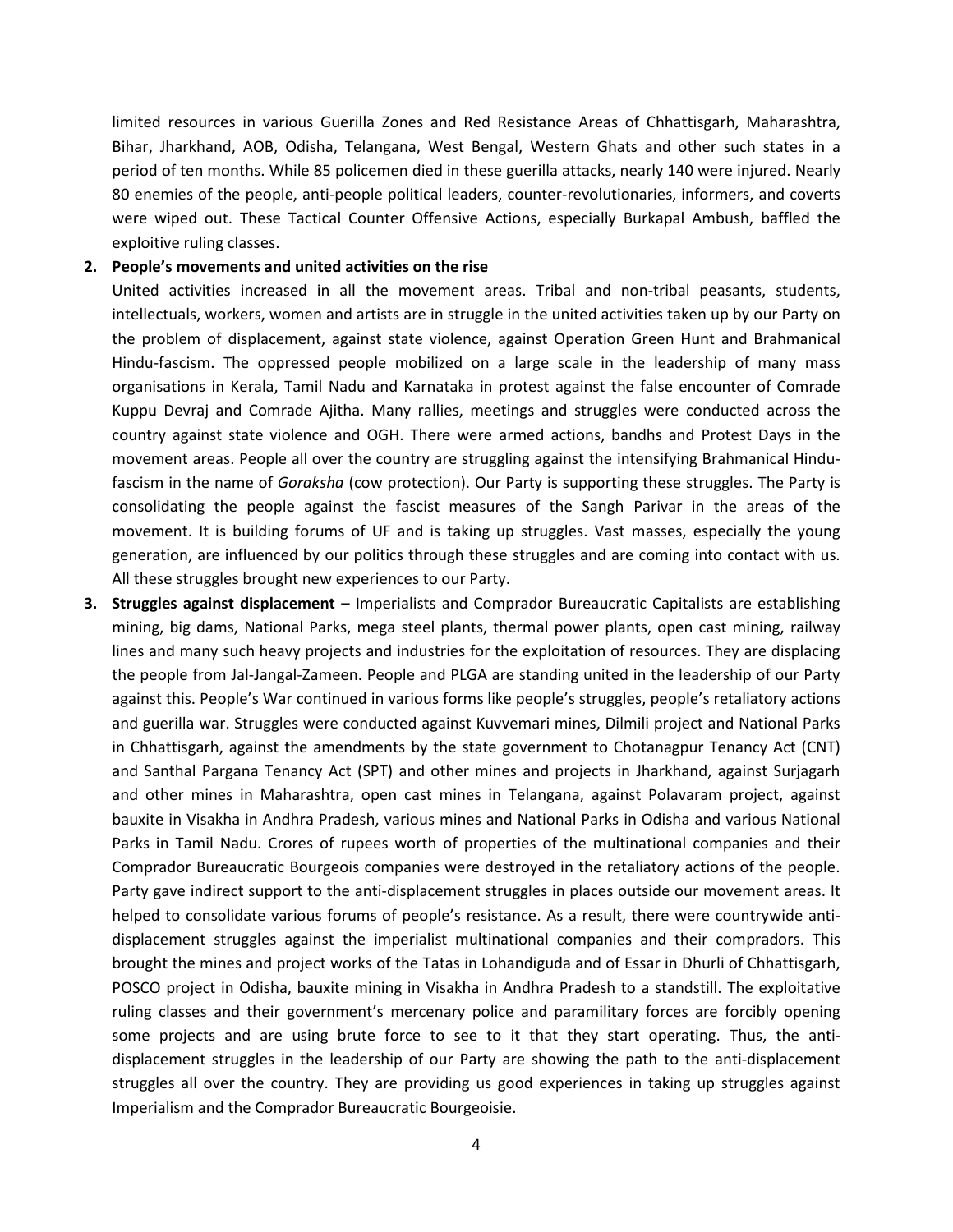- **4. Bolshevization campaign yields good results** The Bolshevization campaign our Party took up is yielding good results to an extent in the expected direction. Along with field training, Leadership Training Program (LTP) and Military Leadership Training Program (MLTP) taken up at various levels too are helping the movement to overcome the difficult situation. The entire Party and the people were imparted education and training about the experiences of the Great Proletarian Cultural Revolution and the Great Naxalbari on the occasion of their  $50<sup>th</sup>$  anniversaries. Political-military training camps were taken up in various Guerilla Zones to strengthen the Party leadership in the PLGA. While this campaign was completed in some States/Special Zones, it is going on in some States/Special Areas. Constant practice is needed to Bolshevise the Party with the experience of this campaign. The Party ranks from top to bottom are taking up practice with firm will in view of this. They prepared an action plan and are firmly implementing the decisions and tactics formulated in the plenums in the State/Special Zone/Special Area up to the Area level last year.
- **5. Social investigation, class analysis** The leadership ranks of the Party took up social investigation and class analysis last year with the objective of developing the tactics of People's War according to the changing social conditions. The Party Committees in the rest of the State/Special Zone/Special Areas took this up this year. They are formulating new tactics according to the Strategy and Tactics of the Party and the specific conditions. They are planning and implementing a campaign and education campaign in a specific way to consolidate the Party, PLGA, various levels of Revolutionary People's Committees and Revolutionary Mass Organisations.
- **6. Revolutionary armed agrarian reform programme** People took up land seizure struggles in various states as a part of the anti-feudal struggles in the leadership of the Party. The lands seized from the landlords were distributed among the landless poor peasants. In the places where the power of the exploitive classes was brought down, Village, Area, Division-level RPCs were formed, developed and revolutionary agrarian reforms were implemented. The revolutionary people are implementing them amidst severe enemy attacks by retaliating them. They are developing an alternative New Democratic Economic system. They are sustaining the Guerilla Bases. Anyhow, a few of the Guerilla Bases have weakened in the severe offensive of the enemy.

**Let us overcome shortcomings-weaknesses-limitations**

- **We must reduce losses** The exploitive ruling classes are conspiring to suppress the revolution by eliminating the various levels of leadership of our Party. We must defeat this. It is necessary to sacrifice lives for the revolutionary movement, but the revolutionary forces need to reduce losses which are unnecessary and are not inevitable to the extent possible, thereby protecting their forces and giving a blow to the enemy forces to the extent possible. Thus, they can develop from a weak situation to become a strong force. Only thus can we make the revolution successful.
- **We must rectify mistakes in understanding the counter-guerilla tactics of the enemy** The enemy is constantly training their forces with LIC strategy and tactics. At times they are also bringing rapid changes in their tactics. Since our Party Committees are not studying these rapidly-changing tactics in a deep manner, they are unable to understand the strength and weaknesses of the enemy. So they have to study the enemy tactics in time and formulate tactics to fight them back. We must train up our Party ranks and PLGA forces according to them and continue our work in a successful manner.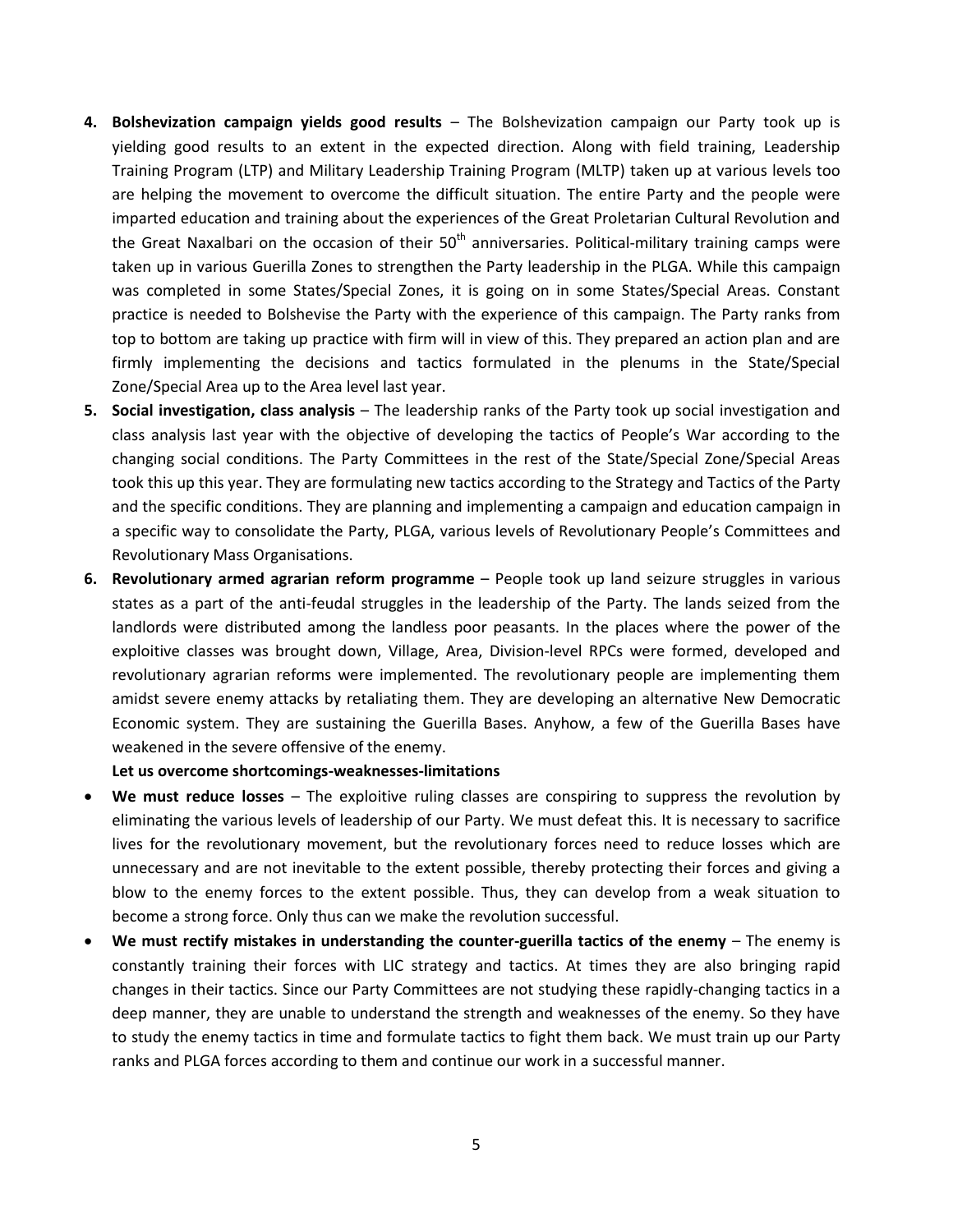- **We must enhance our skill in identifying coverts and counter-revolutionaries** We must be always alert towards such kinds of persons. Since we are not paying proper attention we are facing severe losses. So we must strive to overcome this weakness immediately.
- **We must bring down the number of surrenders** We must take up conscious revolutionary political work among the Party ranks and instill class hatred and class consciousness in them. We must conduct regular meetings to Bolshevise them and review the movement and our work. By reducing the problems and mistakes and providing proper guidance with an understanding towards the ongoing changes, we must reduce the number of surrenders.
- **We must eradicate shortcomings in taking up political work among the people** The work of making the people politically conscious must be the nucleus of all our practice. We have to unrelentingly strive to remove the various kinds of illusions among the people towards the reforms that the exploitive ruling classes and NGOs are bringing forward in a big way and towards the parliamentary elections. We can thus develop class hatred and consciousness among the people and strengthen the mass base.
- **We must overcome the shortcomings in dealing with the revolutionary agrarian reforms** together with guerilla war and revolutionary political power. It means that we have to coordinate political mobilization, armed actions and revolutionary agrarian reforms.
- **We must overcome the shortcomings in consolidation.** The process of consolidating the people that come up in various agitations in the mass organisations and developing the Party, PLGA and United Front from them must be taken up constantly along with recruitment drives.

## **Dear Comrades!**

In this background, we need to understand the international and domestic situation and take up the necessary tasks.

**International situation** – The world capitalist economic system is still in the mire of crisis. All the economic, financial and political policies that the imperialists took up to solve this crisis have failed. On the other hand, speaking of Socialism-Communism, China has come up as a new Social-Imperialist country with which the world economic crisis intensified. China is severely exploiting the natural resources and the labor power of the workers in Africa, Asia and Latin American countries. It is interfering in the internal affairs of countries like Chad (Africa) that does not follow its diktats. In an attempt to expand its sphere of domination in the world, China is deploying military force in South and East China Sea waters belonging to Vietnam and the Philippines and in countries like Pakistan and Djibouti and is becoming a danger to the sovereignty of these countries. Chinese Social-Imperialism has become the enemy of not only the Chinese people but also of the oppressed nations and people of the world.

Instigating racist chauvinism to transform America into a 'great country', Trump came to power and immediately imposed sanctions on seven Muslim countries. He made the regulations of migration stringent by amending the H1B Visa Act. He openly took up anti-environment policies. In addition to intensifying threats of war with the pretext that they are preparing nuclear weapons he imposed severe economic sanctions to pressurize Iran and North Korea. He is getting ready to make war on North Korea. He is taking up political and economic attack on Mexico, Cuba and other countries. He is interfering in the internal affairs of Venezuela and is making preparations for a military attack.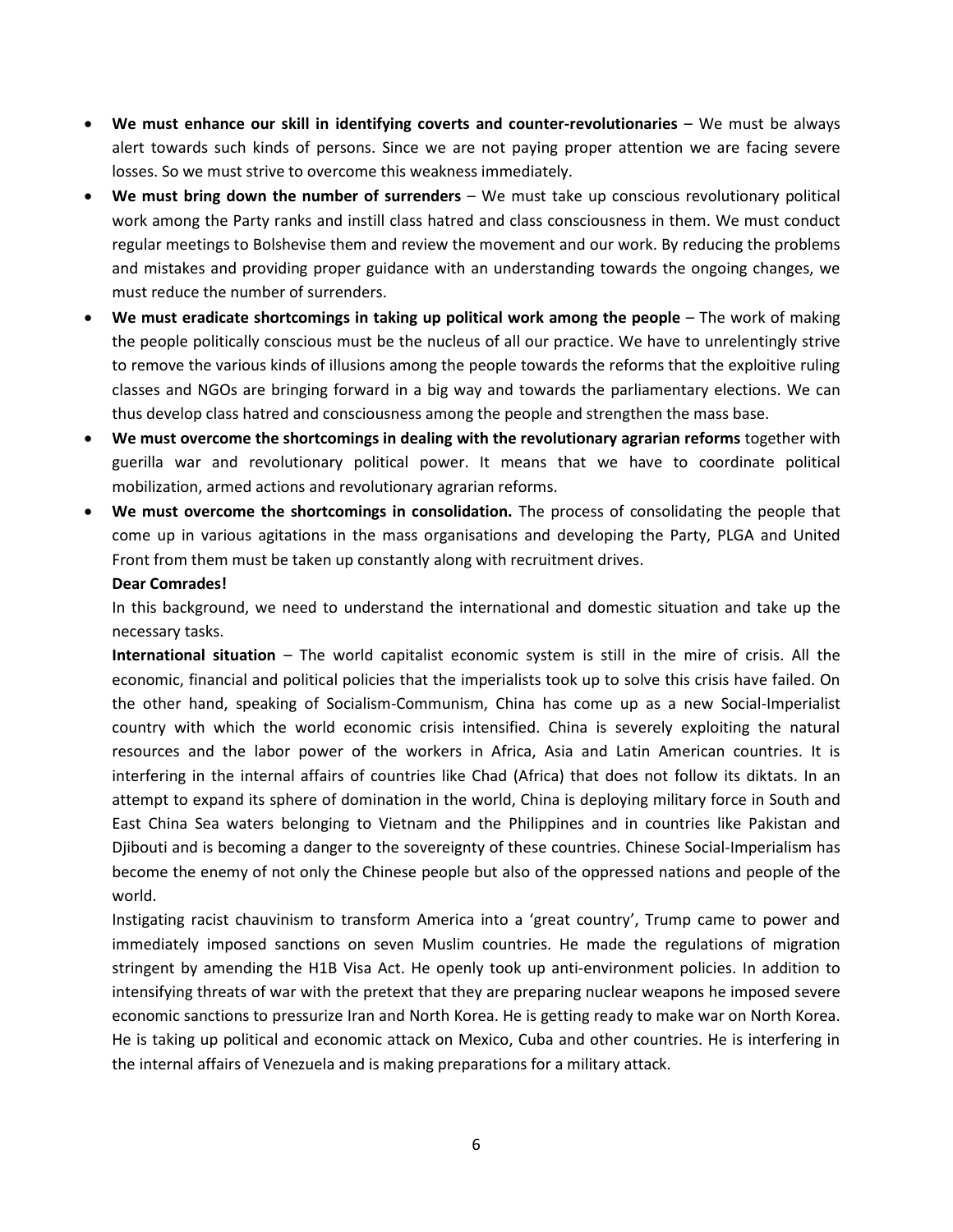In fact, due to the crisis of US imperialism that began in 2008, its economic system based on war has become much more burdensome for the society and its sources are deteriorating. It has thus politically, economically and strategically got weakened. Due to its economic crisis, the US is increasingly in competition with the EU and therefore it is not able to allot maximum funds to the NATO alliance like before. In this situation, it is unable to keep the alliance united and in its favour as like before. So it is trying desperately to consolidate its position.

In this situation, imperialist Russia is attempting to sustain its sphere of influence. Since Donald Trump came to power, there appeared friendship between the US and Russia, due to which Trump had to face serious opposition from the US ruling classes. In view of strategic issues like Syria, Ukraine and Iran, US imposed new sanctions on Russia. In protest against this, Russia has decided to expel US diplomats on a large scale.

On the other hand, China has developed as an imperialist power and emerged as a strong adversary to the US in re-dividing the world in the economic sphere. It is developing its hold on Asia. With the One Belt, One Road (OBOR) it is speeding up world domination at present.

US-formulated Asia-Pivot policy in 2011 itself to give a blow to China that was increasingly developing as an imperialist country competing with US in the economic, political and military fields. Trump too is following the same policy and enhancing anti-China aggressiveness. In the pretext of the judgment of the International Court at the Hague supporting the arguments of the Philippines for its right over the South China Sea waters, the US is deploying warships on behalf of its allied countries and is intensifying conflicts with China. The increasing competition between China and the US for domination on the oil and natural gas reserves and the waterways in the South China and East China Seas, it is intensifying tensions in the Asia Pacific region. This region is becoming an important area of intensifying contradictions between the imperialists in the International sphere.

Chinese Social-Imperialism is exploiting natural resources and markets in many backward countries, especially in more than 20 Arab countries and it is increasingly competing with the US and various imperialists. Competition is increasing between Germany, France and Britain for domination in Europe. In this situation, there is a change in the geo-political polarisations of the world.

Imperialists and their compradors in the respective countries are implementing fascism to suppress the revolutionary, democratic and national liberation struggles of the oppressed nations and people of the world against the imperialist wars of occupation and against exploitation and oppression. They are trying to divert the people from the path of struggle by instigating communalism, racist chauvinism, national chauvinism and warmongering. The worldwide corporate media is constantly battering the minds of the people with these ideas. On the other hand, imperialist-sponsored NGOs are actively working in the backward countries to weaken the consciousness of militancy and struggle among the people. Post-modernism is launching theoretical attacks against the unity of the oppressed masses on class basis. In addition to the neo-revisionism of Prachanda-Avakian, many kinds of revisionism, parliamentarism and Gandhism too are trying to divert the people of our country from the path of struggle.

Rightist, conservative, fascist Parties are gradually gaining strength encouraging fascist ideology on the basis of racist chauvinism and are coming to power. In Germany, Angela Markel's party faced defeat in the provincial elections last October-November and parties with fascist trends became victorious. None of the economic, political, military and foreign policies of Obama helped solve the economic crisis of the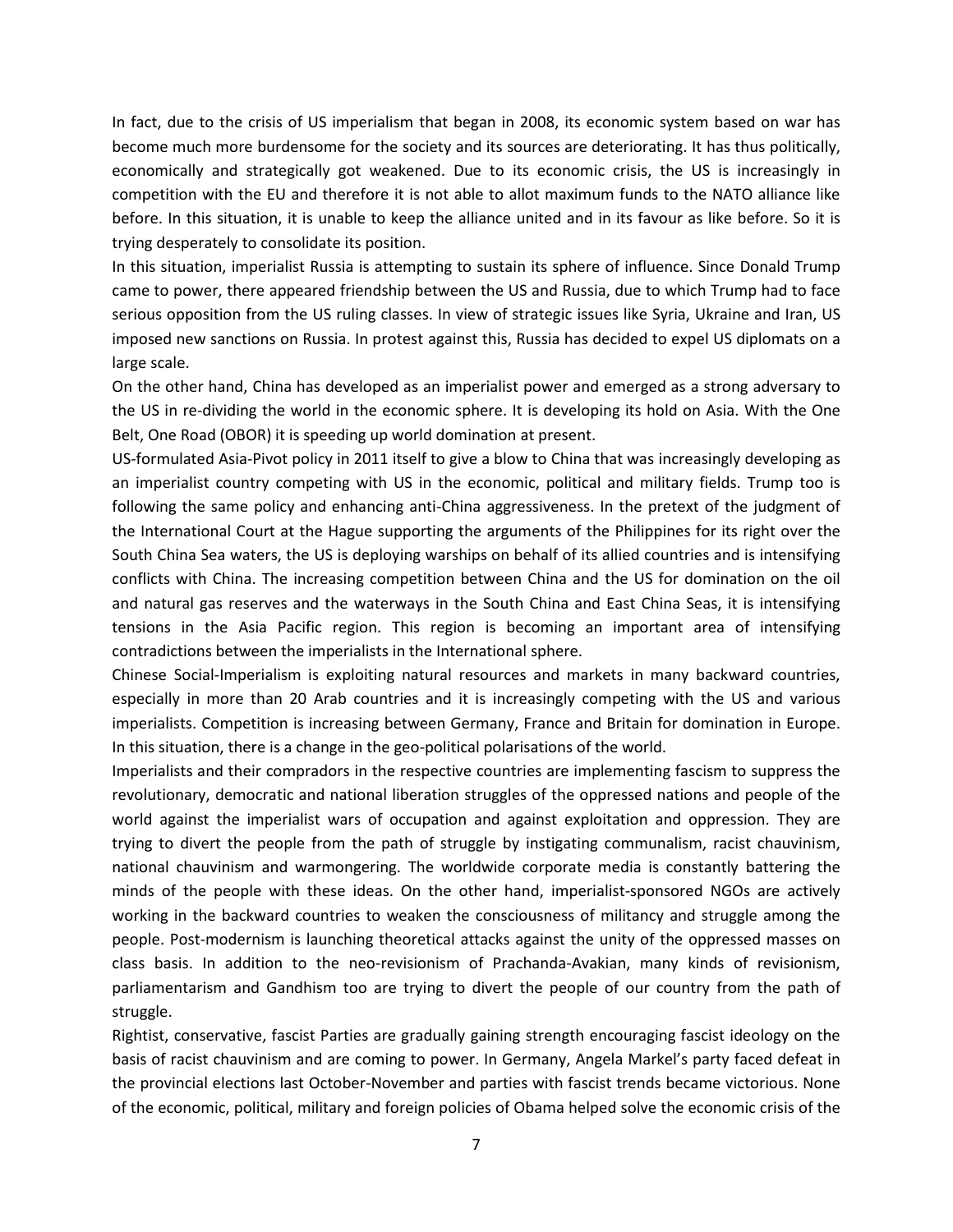US and ended in utter failure. In this situation, the US ruling classes are instigating racist chauvinism in the leadership of the new President Donald Trump. Racist attacks on the Blacks, Muslims and the migrant people are on the rise.

On the whole, the fundamental contradictions of the world – contradiction between imperialism and the oppressed nations and people; contradiction between the bourgeoisie and the proletariat in imperialist /capitalist countries; contradiction among the imperialists are daily intensifying. Worldwide conditions are turning more favorable for revolution.

Utilizing the favorable conditions for revolution, revolutionary movements, democratic struggles and national liberation struggles are intensifying all over the world. Struggles of the proletariat and the middle class people against racism and religious chauvinism are on the rise in the capitalist-imperialist countries. People of Asia, Africa and Latin America are agitating against the imperialist policies of exploitation, intervention and wars of occupation. National liberation struggles have been going on in Palestine, Afghanistan, Pakistan, Kurdistan, Yemen and other backward countries for many years. World-wide movements against imperialist policies of total destruction of environment are going on. Revolutionary movements in the leadership of Maoist Parties in the Philippines, India, Turkey, Peru and other countries have stood as a challenge to the imperialists and big feudal and comprador bureaucratic bourgeois classes.

### **Domestic situation**

Under the diktats of the imperialists, BJP-led NDA government of Modi and the various state governments have been implementing imperialist-sponsored Globalization policies in a more aggressive way. Everything that the Modi government is doing in the name of 'Sab ke Sath Sab ka Vikas', 'Make in India', 'Startup India' are only to loot the country for the sake of the imperialists and the Indian ruling classes. The lives of workers, peasants and the middle classes are suffocated with the indiscriminate loot of the country by the imperialist multinational corporations and Indian comprador corporate giants to open up all the sectors for FDI to provide super profits for them and to turn the country's market into a dumping ground for the products from the imperialist countries. Anyhow, due to the world economic crisis the investments of the imperialists into the country are not in the expected manner and so even after three years of its rule there is no progress in 'Make in India' of Modi government. The industrial sector of the country is declining. The prices of daily necessities and agrarian crisis have grown and are exposing the shallowness of the 'development' he speaks of. The various schemes of the government in the name of eradication of poverty have failed. With the increase of agrarian crisis due to the antifarmer policies of the Modi government twelve thousand farmers are committing suicide every year. The central government is covering this up and is introducing fake schemes like the Prime Minister Crop Insurance Scheme that would earn super-profits for the public and private companies with the promise that it would double the income of the farmers in the coming four years only to create illusions among the peasantry.

The negative results of the pro-imperialist, anti-farmer policies led to the intensification of the agrarian crisis and agriculture-based 'higher' castes like the Jats, Patidars, Marathas and Kapus are pushed into an inevitable position of struggle. These castes, which earlier opposed reservations for the Dalits and OBCs, are now demanding reservations for themselves in education and jobs.

In the name of 'One Country, One Market, One Tax', Modi government has amended the indirect tax system stamping out the powers of the states and introduced the Goods and Services Tax (GST), putting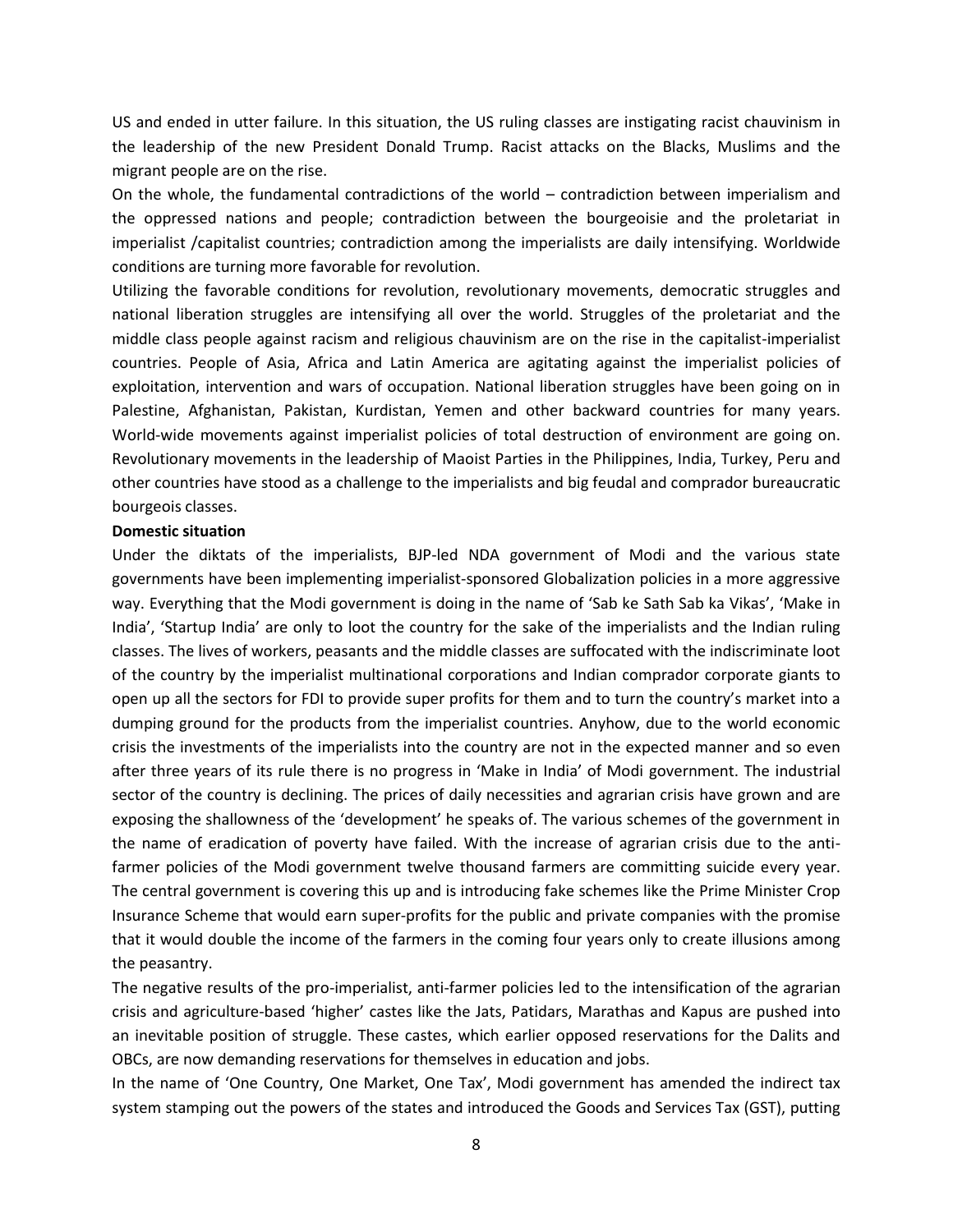heavy burden of taxes on the people including small and medium-size traders in the interest of the Imperialists and the Comprador Bureaucratic Capitalists. It is conducting the deceptive propaganda that this would reduce the prices of all commodities and help the poor. Since the introduction of the GST policy, the government did not declare the index of retail prices. There is confusion in the country. There is no change in the growth of prices of the goods of daily necessity. In fact, GST was imposed on the people of the country as a part of the Hindu fascist offensive in the economic sector to fulfill the interests of the multinational organisations and their compradors.

The Narendra Modi-Amit Shah-Mohan Bhagwat clique is provoking Brahmanical Hindu-fascist ideology, nationalist frenzy and fake patriotism against Pakistan regarding Kashmir and against China regarding the border problem to divert the unrest and discontent against the government among the oppressed masses and to liquidate the people's movements. In fact, this clique has declared that the establishment of Hindu Rashtra, construction of Ram temple in Ayodhya, abolition of Article 370 that provides autonomy to Kashmir, implementation of Uniform Civil Code were not in their agenda and deceived the people that 'development' was its agenda and came to power. But since its coming to power, it is working in a planned manner to achieve the aim of establishing Hindu Rashtra. As a part of it, many Brahmanical Hindu-fascist organisations of the Sangh Parivar are working actively all over the country. New ones are coming up with various names. These organisations seriously are trying to implement their above-mentioned actual agenda with the aim of establishing Hindu Rashtra. In the name of cow protection, they are supporting the mass lynching of religious minorities and Dalits, which is growing and creating an atmosphere of terror. These organisations are killing Adivasis, students, professors, women and other such sections and are indulging in indiscriminate atrocities. They are Hinduising the names of villages and railway stations. For example, the name of Sherpura was changed to Sivapuri and Mughal Sarai Railway Station to Deendayal Upadhyay Railway Station in Bihar. At present, ban on cow slaughter all over the country and the building of Ram temple in Ayodhya is in Modi government's agenda. The Supreme Court too gave an outrageous suggestion of compromise between the two sides and with this the Sangh Parivar that had until now said that it would follow the decision of the Supreme Court took the initiative in its hands, and is creating a split between the Shia and Sunni Muslims fighting the Babri Masjid case in a conspiratorial manner and is preparing its agents among them. It is seriously trying to saffronise the judicial system and provide legality to its fascist rule.

Due to these conditions of the country, pro-imperialist Brahmanical Hindu-fascism with outright anticountry policies and decadent regressive policies became a common enemy of the oppressed classes, nations and communities. People's resistance in various forms is on the rise. This is a new development in the politics of our country in the last three years.

Recently, this Sangh Parivar clique in the leadership of Hindu-fascist Modi said that we have to change the theory according to the changed conditions in the country that terrorism, religious fundamentalism and casteism must be eradicated by 2022, 'New India must be built' for the development of the country and poverty, malnutrition and corruption must be eradicated in the country and gave the slogan of 'Karenge, Karke Rahenge'. It has started a propaganda campaign 'Sankalp se Siddhi' in a big way. In the name of elimination of corruption it demonetized big notes, heavily exploited the money of the people and accumulated it in banks and fulfilled the interests of the multinational companies and the big bureaucratic bourgeois class. This clique follows pro-imperialist Globalization policies and is making the lives of the poor and middle classes, the peasantry, small traders and capitalists miserable. It is trying to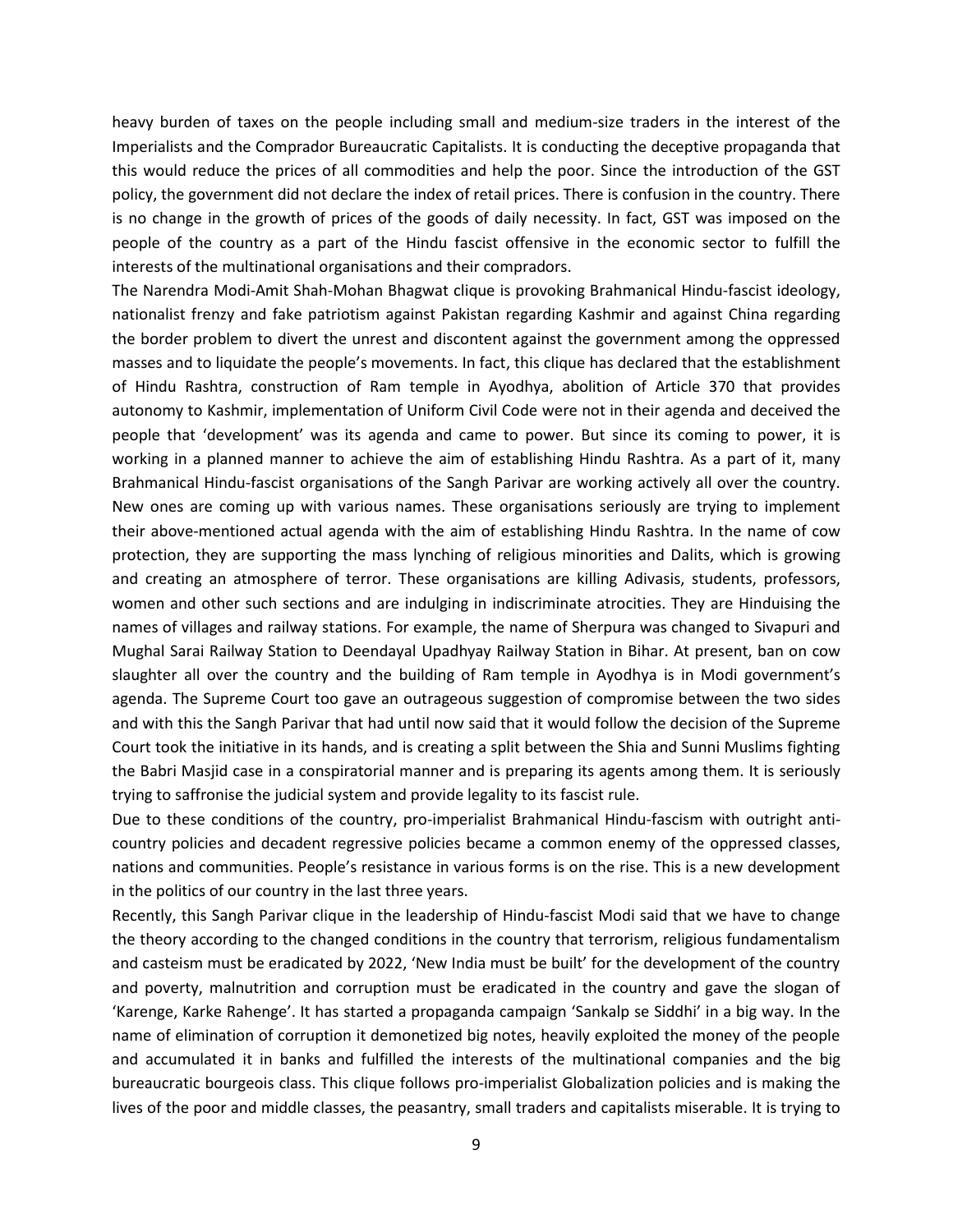deceive the people with the most deceiving slogans and schemes once again. In fact, the main objective of the campaign of this clique is to establish a Hindu-fascist state, to wipe out the Maoist movement and the national liberation struggles in Kashmir and the Northeast; to eliminate the Muslims, Christians and other religious minorities, the struggling forces of Adivasis; to suppress the forces resisting Brahmanical Hindu-fascism, all revolutionary, democratic forces, people of the oppressed castes, Adivasis and other oppressed sections, giving a blow to the opposition political parties and nothing else.

Apart from the centre, in many states the NDA in the leadership of BJP came to power and the Sangh Parivar became more aggressive. Initially, Modi said that he would make India 'Congress-free', but presently he is concentrating on eliminating any parliamentary opposition in the country. He is bringing down governments led by opposition parties in various states, putting pressure on the leaders of these parties by any means, buying them out, making secret opportunist agreements, employing the intelligence machinery on those who do not buckle under pressure, launching attacks by deploying police forces and framing them in false cases.

Revolutionary, democratic, secular and patriotic forces are coming together in many united forums to fight back the Brahmanical Hindu-fascist offensive against the people of the country that is on the rise each day. In the background of these attacks starting from Dadri in Uttar Pradesh to Saharanpur, Una in Gujarat and Alwar in Rajasthan the Dalits, Muslims, the forces of Adivasi and other oppressed castes came together in Una and formulated an action plan to fight back Hindu communalism. Workers, peasants, students, youth, women, intellectuals, professors, employees, teachers, doctors, health workers and the unemployed are in struggle. The united agitation of the students and professors of the universities and colleges of 14 states against the attacks of the Sangh Parivar on progressive students in Ramjas College of Delhi is an example of this.

More than 15 crore workers went on a countrywide strike last September in the leadership of the Left trade unions against the anti-worker policies of the Modi government. On 28<sup>th</sup> February this year ten lakh public sector bank employees went on a general strike in protest against the anti-people government policies like amendments to labour laws and outsourcing. The ruling classes are trying to weaken the leadership of the militant trade union movement. A few months back the trade union leadership of Maruti Suzuki Company was given life imprisonment. The working class must fight it back in a united manner.

The peasants all over the country are fighting against the anti-farmer policies of the central and the state governments. Farmers are making militant struggles demanding waiver of bank loans, remunerative prices and subsidies in Punjab, Tamil Nadu, Maharashtra, Madhya Pradesh, Gujarat, Uttar Pradesh, Chhattisgarh, Telangana and other states. The governments are unleashing cruel repression through their armed forces on them. They are foisting cases on organisations and intellectuals that oppose the anti-people bureaucratic policies with fascist laws like the UAPA and putting them in jails. Each and every struggling oppressed class, section and nation is under severe repression.

The people of Kashmir, Nagaland, Manipur and Asom are fighting for the right to self-determination and secession. The Bodo and Gorkha people are fighting for separate states. Since last July when the Indian Army killed Burhan Wani of Hijb-ul Mujahiddeen, the national liberation movement of Kashmir intensified and the wave continues even now. The central and the state governments are perplexed by the fight of the people of Kashmir against the Indian Army and the paramilitary forces with 'stones'. For the past one year the students of Kashmir too have become very militant in this struggle. The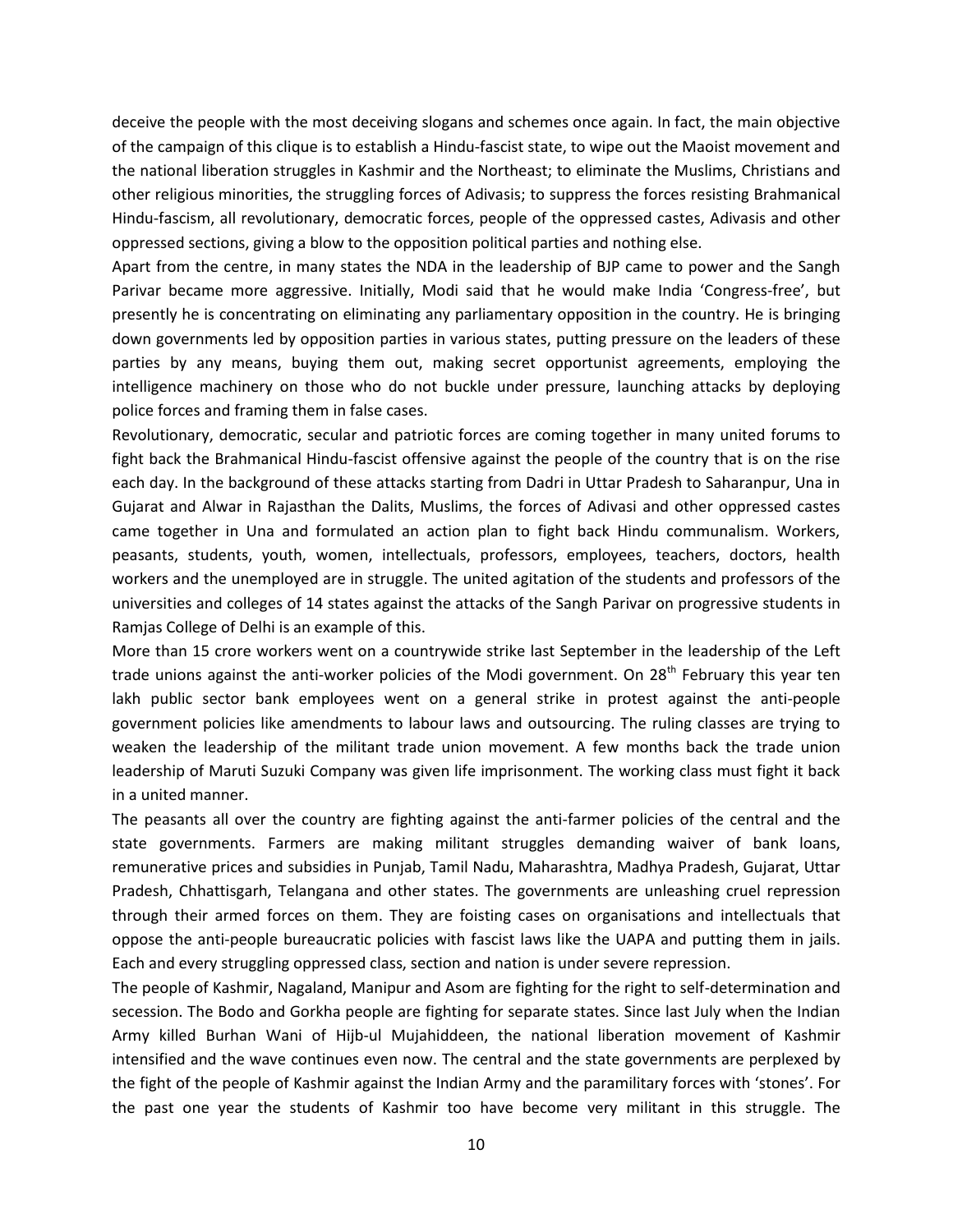organisations of national liberation struggle in the Northeast have consolidated again, formed into a United Front and are fighting against the Indian expansionists. The Modi government is perpetrating large-scale massacre of national liberation activists, especially in Kashmir, and is unleashing severe repression to suppress these struggles. Recently, it is also trying to abolish 'Article 35 A' that is said to be the last support for the autonomy of Kashmir. There is great anger among the Kashmir people against this. The political parties here too are opposing this. Indefinite bandh is going on for the past 57 days for separate Gorkhaland. Though the state government deployed large-scale police forces and the army and in spite of the prohibitory orders, arrests, tear gas and massacre by firing on the people, the heroic Gorkha people are fighting militantly.

Atrocities on women are daily increasing in the country. According to the available statistics, violence on one woman is committed in every three minutes. Eight thousand women are killed for dowry every year. There are fifty thousand incidents of atrocities every year and forty thousand women are being kidnapped. Acid attacks, child marriages, forced prostitution, female feticide, killing of girl child and other crimes against women are the result of the large-scale growth of feudal and imperialist culture. Women's and democratic movements are coming up against these all over the country.

#### **Dear Comrades!**

Our people's guerillas carried out two ambushes in March-April this year in Sukma district of Chhattisgarh in which 37 CRPF jawans were wiped out and another ten were injured, in the background of which the Central Home Minister Rajnath Singh held a high-level meeting on the  $8<sup>th</sup>$  of May in New Delhi with the Chief Ministers, top police officials and District Collectors of ten states in which the Maoist movement is going on. In this meeting he preached that "we must be aggressive in every issue and if we are defensive it will ultimately weaken the efficiency of counterattack". This aggressiveness is not limited to the military field. This is mainly related to ideology. The saffron army has already started this attack with the total support of its state. As a part of it the 'white-clothed' Naxalites, i.e., the civil rights activists, social activists and democrats were declared to be in the target. It is clear that this attack is not only against Maoism. It is going on against all progressive ideas and even against liberal democratic thought. Their aggressiveness reveals that the namesake parliamentary 'democracy' too will no longer exist.

Since the People's War in the country is going forward under the leadership of our Party overcoming many ebbs and flows, ups and downs, difficulties and losses, twists and turns, an alternative revolutionary path is coming up for the people of the country. The exploitive Indian ruling classes feel this to be potently dangerous. They formulated a scheme to entirely wipe out the revolutionary movement with imperialist-sponsored counter-revolutionary LIC strategy. As a part of it they prepared schemes for wiping out the movement in the guidance of military officers in the May  $8<sup>th</sup>$  meeting while on the one hand ruling out the possibility of deploying the Indian Army in the movement areas. They decided to shift the CRPF (LWE) Central Zone Command from Kolkata to Raipur; to form Unified Commands up to the district level and strengthen the Tactical-Operational level commands; to form a Committee for better coordination of the state and the central forces; to shift the Naxal special DG's office in Raipur to Jagadalpur (Bastar); to expand and strengthen the intelligence system, especially to strengthen human and electronic intelligence; to effectively utilize electronic system (UAVs, satellites, GPS, thermal imaging, Infrared technology, CC TV cameras, radars and others) for real-time intelligence during operations; to utilize the air force during operations too (to deploy commando forces by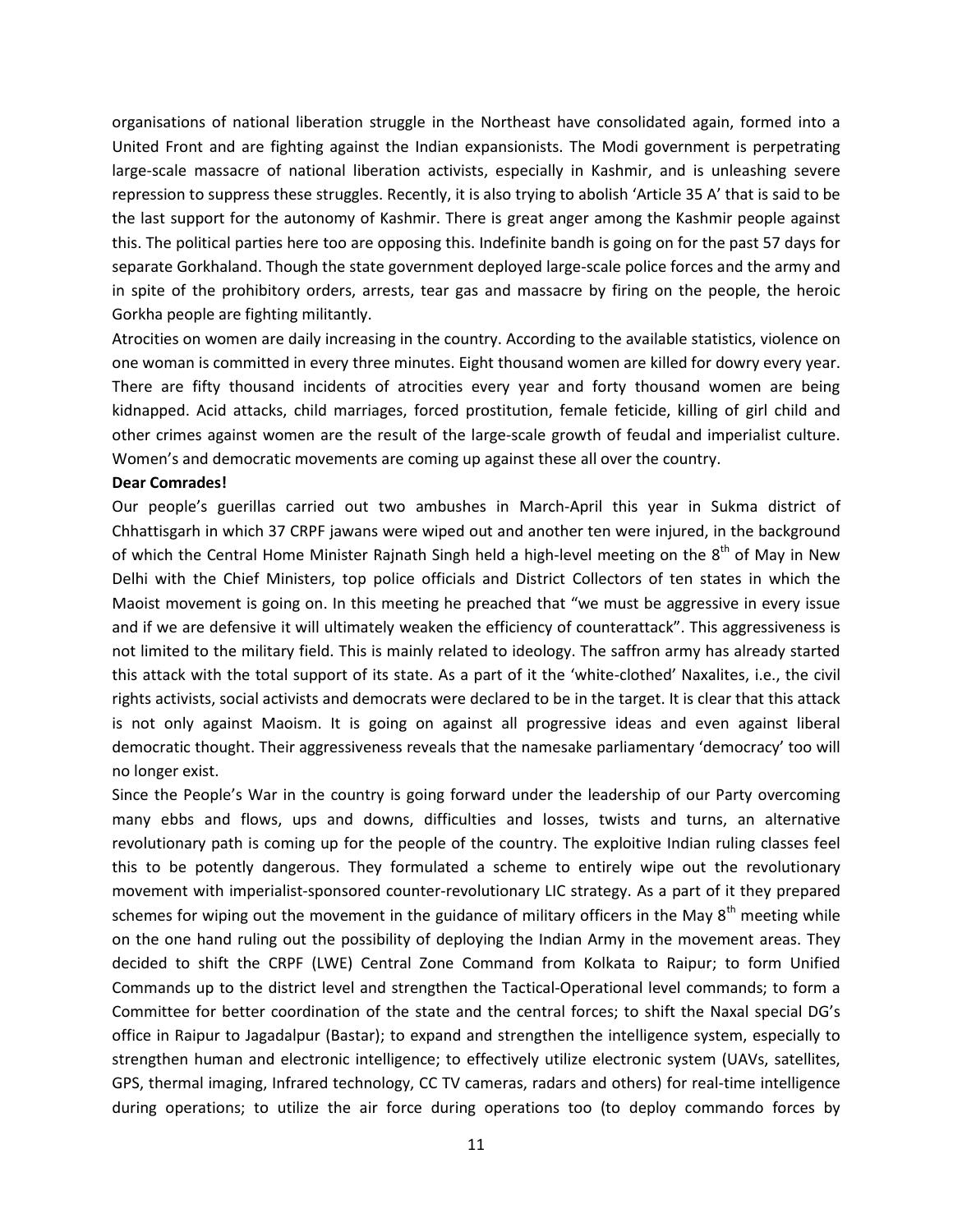helicopters, and strafing from them); to train the forces in a new way; to form counterinsurgency schools in Sukma and Bijapur; to improve coordination between the central and the state forces; to utilize modern technology and complete the roads in the movement areas as soon as possible in the protection of the paramilitary forces; and to build some more communication towers. It was announced that the National Security Adviser Ajit Dobhal and the Internal Security Advisor K. Vijay Kumar shall guide the annihilation campaign against the Maoists. The most important decision taken was to carry out surgical strikes. All these reveal the aim to eliminate the revolutionary leadership and subjective forces of our Party in a planned manner and thus defeat the Indian revolutionary movement before the parliament elections in 2019. Mission-2017 started very aggressively with murderous attacks bearing this aim. The next two years shall be a serious challenge for the Indian revolutionary Movement.

History has repeatedly proved that no matter how much cruel repression the exploitive ruling classes unleash to suppress the people's struggles, it is ultimately bound to fail. With this experience we must take up the immediate task of defeating Mission-2017, protect the party leadership from the top to the bottom and advance the movement. We have to develop mass base and take up people's war-guerilla war by basing on class-line – mass-line. In order to be victorious in this, we must protect our forces to the maximum extent possible. We must utilize the weaknesses of the enemy, and as soon as we get the opportunity we must centralize the PLGA forces, attack the separate units of the enemy forces or after dividing them up and seize their weapons. For this purpose, let us implement with initiative the rules and principles of guerilla war – secrecy, speed, firm will, change of place and other such offensive selfdefensive tactics to intensify and expand the guerilla war. Let us fight with sacrifice for achieving the immediate objectives of securing self-defense, developing the mass base, developing and consolidating the subjective forces, expanding the movement, etc. and advance the People's War one more step. Let us endeavor to complete the following tasks – **Tasks:** 

- Defeat Mission-2017! Advance with the aim of achieving many more victories in the People's War as a part of implementing the central task assigned by the Unity Congress-Ninth Congress of the Party to overcome the difficult situation of the revolutionary movement! We must understand the People's War that has continued under the leadership of our Party against Mission-2016 and Mission-2017 unleashed by the Indian ruling classes in the last one year. We must synthesise these experiences and learn the positive and negative lessons. We must formulate appropriate tactics and tasks based on class-line – mass-line to advance with many more victories. We have to build United Fronts by bringing together the democratic forces from the local level to the central level and the democrats in the areas of the revolutionary movement against the war of the exploitive ruling classes on the people as a part of Mission-2017. We have to activate the already existing UF forums so that they function energetically.
- Constantly Bolshevise the Party by basing on the experiences of the Bolshevization campaign! The Bolshevization campaign taken up by our Party is bringing good results in the expected direction to an extent. We have to continue relentless practice to Bolshevise the Party with the experience of this campaign. In view of this the Party cadres from the top to the bottom have to continue their practice with firm determination. In places where this campaign is not complete it must be planned to be successfully completed with a proletarian spirit.